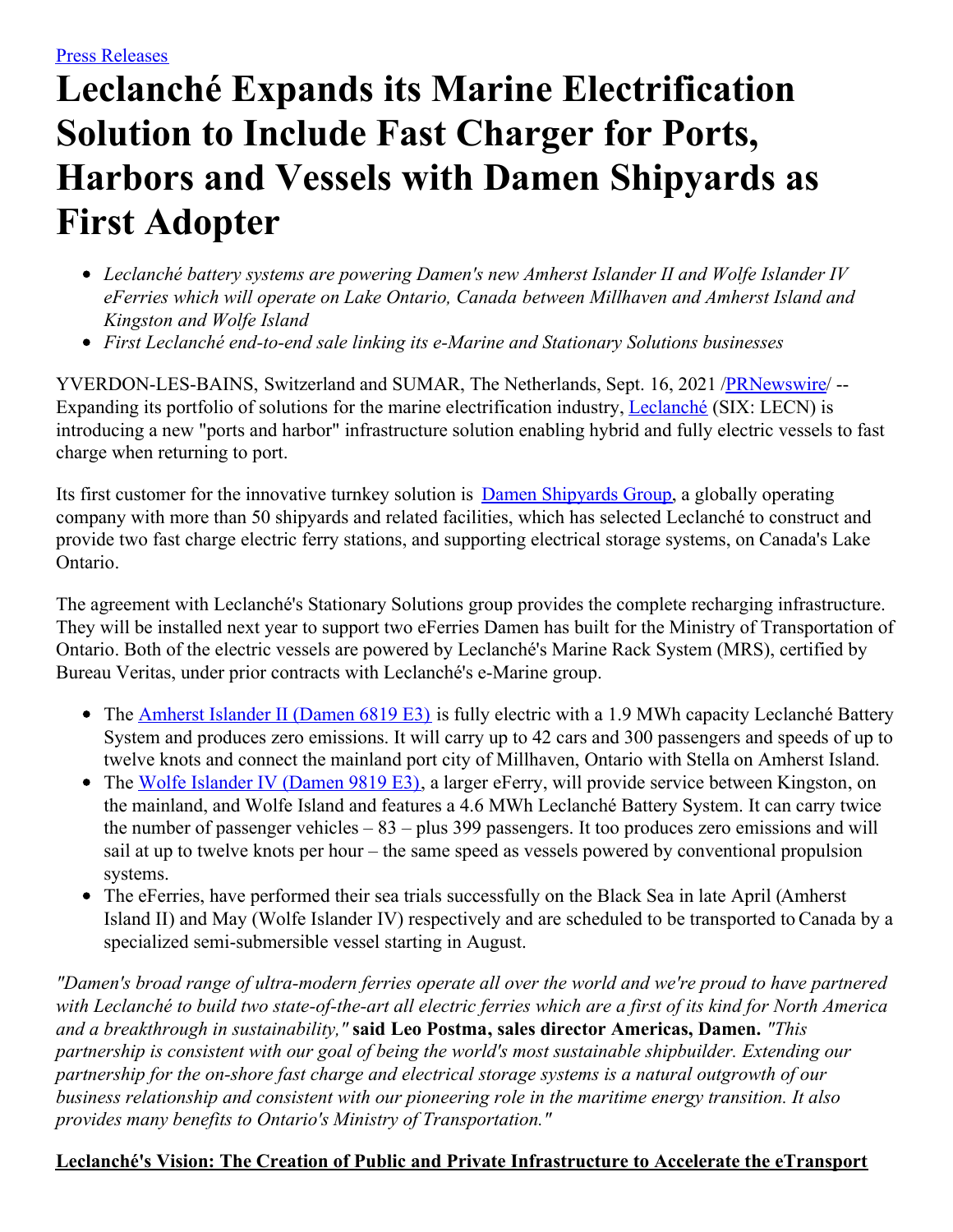# **Industry**

Leclanché's in-house capability to provide both the battery energy storage system to power maritime vessels and the on-land charging and storage system, powered by the grid or increasingly cost-effective renewable sources of energy, sets it apart from other providers.

*"I would like to thank Damen for trusting Leclanché with this innovative project. We've all observed the growing pains of the global electric automotive industry and the barriers to mass adoption caused by the lack of public and universal recharging infrastructure,"* **said Anil Srivastava, CEO, Leclanché***. "You can't have eFerries or electric trains, buses, trucks or other modes of transportation displace fossil-fueled modes* of transportation without a reliable, cost-effective and energy efficient infrastructure in place. Our new zero *emission ports and harbors solution architecture will make it easier for ship designers and port authorities to design, build and welcome to their shores the latest generation of sustainable vessels.*

*"For those portside regions unable to install a fixed energy storage system on shore, we are already considering a mobile charging station option – essentially a floating e-Barge with a fast-charge storage* system onboard – that will enable a ferry to power-up in port without burdening the local infrastructure."

## **Ontario Ports and Harbor Solution**

The Ontario ports and harbor [systems](https://c212.net/c/link/?t=0&l=en&o=3292388-1&h=4149918055&u=https%3A%2F%2Fwww.leclanche.com%2Fwp-content%2Fuploads%2F2021%2F09%2FLEC_Damen-Road-Ferry_electrical-propulsion-syst_V2.pdf&a=Ontario+ports+and+harbor+systems) are equipped with a 3.0 MWh Leclanché battery energy storage system (BESS) located in port-side structures (one each in Millhaven and Stella). The BESS, which will be charged by the harbor grid, is connected to the ferry charger via 1800 kW DC-DC converters. These "buffer stations" will be protected by the industry's highest safety standard fire suppression system using piped in water running alongside the battery racks and behind each battery module. The backs of each module have an opening allowing water spray to enter in the event of any thermal events.

Crossing time between ports will be just 20 minutes and Leclanché's high power, DC-to-DC fast charging system will enable the eFerries to "refuel" in just 10 minutes at each port – well within the time it takes for the vessel to discharge passengers and vehicles and reload. The batteries have been designed to charge each vessel up to 7,850 times per year or more than 78,500 times over their projected 10-year lifespan – ensuring 21 hours of duty daily regardless of weather.

*"Our continuing partnership with Damen is bringing several firsts to market including the first fully electric* passenger and car ferries in North America and the first time two of our business units have collaborated to *create an end-to-end solution for a key customer. Now, thanks to our e-Marine and Stationary Solutions teams, passengers will be able to embark on a vessel powered by Leclanché technology onboard and* recharged on shore – with the added benefit of our electrical storage systems providing stability to the local *power grid,"* **said Srivastava.**

Find more information on this project in the Case [Study](https://c212.net/c/link/?t=0&l=en&o=3292388-1&h=2797298334&u=https%3A%2F%2Fwww.leclanche.com%2Fwp-content%2Fuploads%2F2021%2F09%2FDAMENEUR-web-10.9.21.pdf&a=Case+Study). For more information about Leclanché's ports and harbor infrastructure solution, visit [www.leclanche.com](https://c212.net/c/link/?t=0&l=en&o=3292388-1&h=2164790607&u=http%3A%2F%2Fwww.leclanche.com%2F&a=www.leclanche.com) or contact [info@leclanche.com](mailto:info@leclanche.com)

### **About Damen**

Damen Shipyards Group has been in operation for over ninety years and offers maritime solutions worldwide, through design, construction, conversion and repair of ships and ship components. By integrating systems, we create innovative, high quality platforms, which provide our customers with maximum added value. Our core values are fellowship, craftsmanship, entrepreneurship and stewardship. Our goal is to become the world's most sustainable shipbuilder, via digitalisation, standardisation and serial construction of our vessels. Damen operates 35 shipyards and 20 other companies in 20 countries, supported by a worldwide